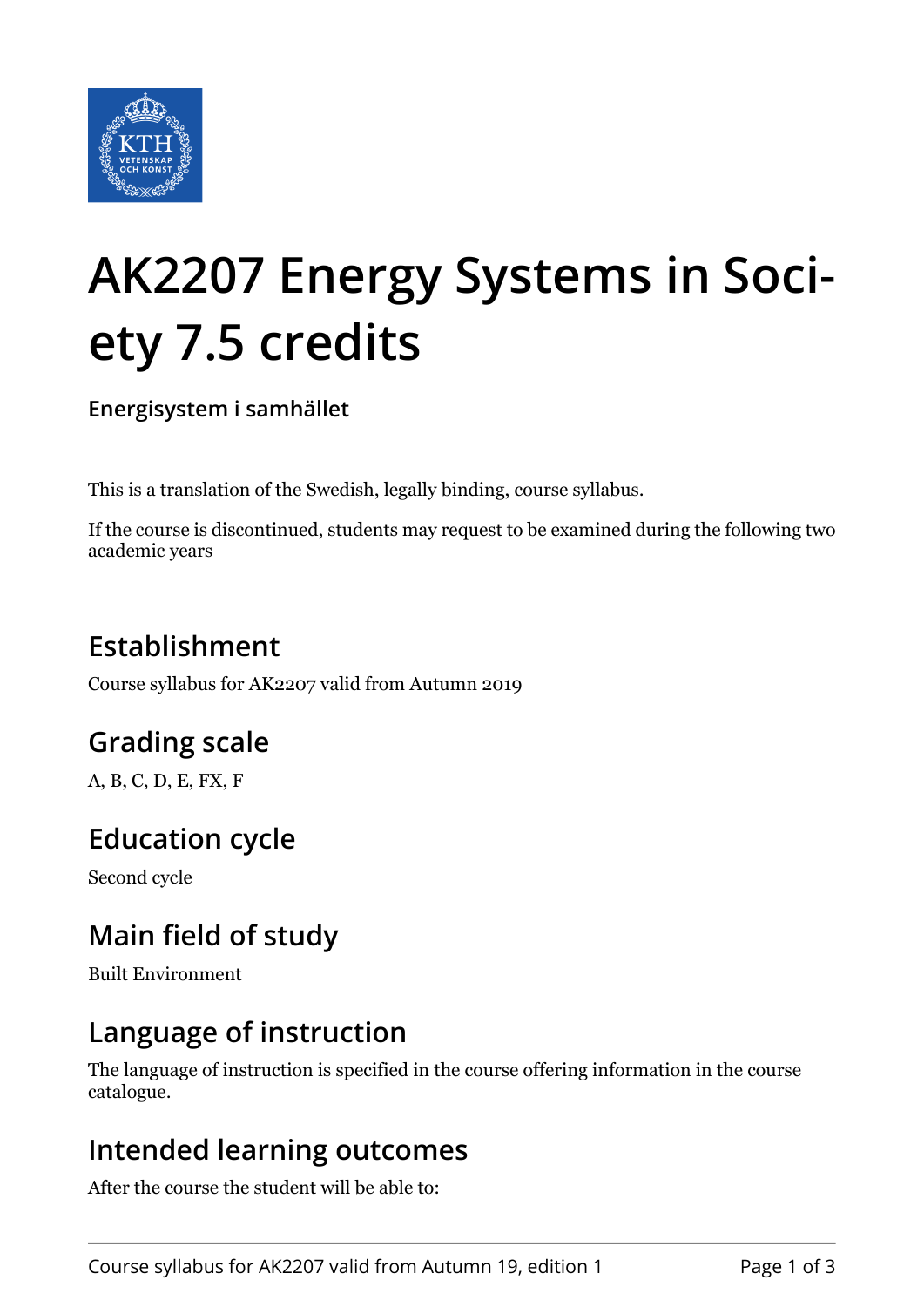-give an account of how energy systems in Sweden and in the world have developed until today, with focus on actors, institutions and politics.

-define, explain and use the theoretical concepts presented in the course, e.g. socio-technical system, innovation system and more.

-formulate a social scientific research question within the field of energy, conduct an investigation, search materials in library databases and write an essay where research question and investigation relate to each other in a fruitful way.

-provide constructive feedback on other's texts.

#### **Course contents**

A starting point for this course is the notion that energy systems in society can only be understood if they are regarded as socio-technical systems which, in addition to the technical components also comprise organizations that build, run and maintain them, and institutional framework consisting of formal and informal regulations for what different actors are allowed to do. These regulations in turn affect ownership structures and organizational forms.

The socio-technical shaping of energy systems differs significantly between different countries. In the U.S. for example, energy systems have often been controlled by private companies, whereas municipal and state-owned companies played a prominent role in many European countries. It also differs between different energy systems within a country, and also changes over time. In many countries a so-called deregulation of important energy systems has taken place during the last two decades.

The aim of this course is to teach students how to analyze energy systems as being socio-technical systems, how they have been established, developed and changed in the past and how they may change in the future. The Swedish innovation system within the energy field will be analyzed in particular, and the political and institutional conditions which have created this. Also the co-operation between energy systems, when it comes to competition as well as collaboration, will be analyzed.

Today several energy systems have a trans-national character, and a major emphasis will be placed on the interweaving and coordination taking place across national borders. Moreover geopolitical consequences of transnational energy systems will be studied, e.g. the conflicts regarding Europe's gas supplies and its dependence on Russian (former Soviet) gas supplies.

An additional aim is to analyze energy system at a local level, not the least how energy usage, especially in households, has changed over time.

## **Disposition**

The course consists of lectures and seminars. It also includes text reflections and an essy.

## **Specific prerequisites**